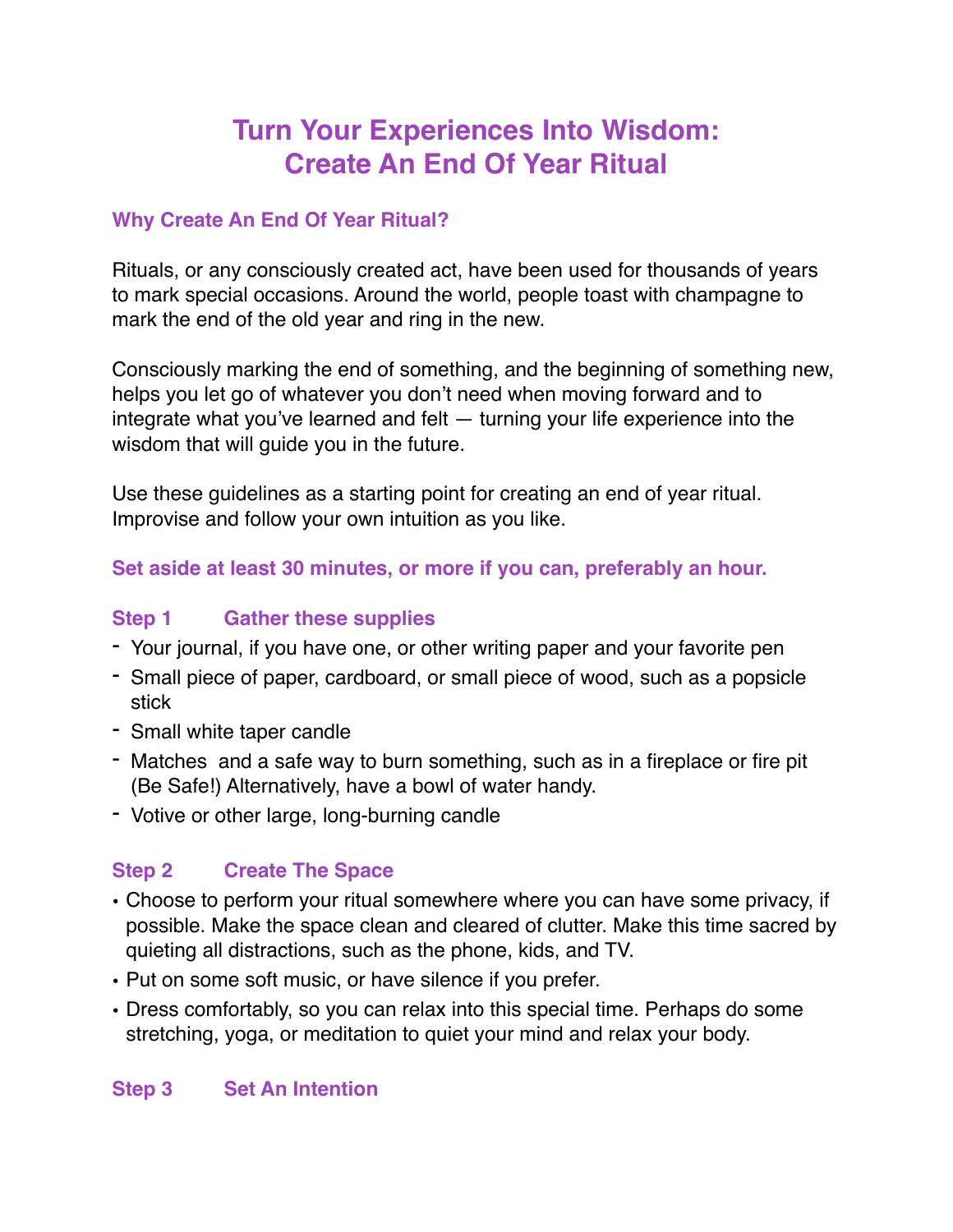- Write down a specific intention for the ritual in your journal, such as: *"I consciously choose to learn from and release the past year. I integrate and embody my new wisdom as I move forward in my life."*
- Begin the ritual by lighting the votive or large candle and reading your intention aloud.
- You may choose to invoke a loving presence, God (however you define God), The Universe, or Nature to be present with you as you perform this ritual. Add a prayer, too, if that feels right.

# **Step 4 Spend Time Reflecting**

Use the questions below as a starting point to prompt your reflections on the past year. This is not a time to dwell in regret or get mired in grief, but rather to gently reflect and glean the valuable life lessons from the past and move forward with clear intentions for the future. Write your answers in your journal, or on your writing paper.

- What are the major themes of the past year? In retrospect, what has the year been about, whether intentionally or not?
- What were the major lessons (hardships, challenges, surprises, and blessings) given to you this year? What did you learn about yourself, and your needs, values, and desires?
- What do you want to leave behind as the year ends? This might be a habit, reactivity, behavior, fear, or block that keeps you from being happy, creative, and content.
- What do you want to consciously draw to yourself in the new year? What qualities in yourself do you want to develop? What area of your life do you want to enliven? (relationships, health, finances, etc)

# **Step 5 Declare, Enact, Release, Embrace**

Review your answers to the questions above and choose a word, phrase, or sentence that sums up what you'd like to let go of from the previous year. It might be something like, *"fear of intimacy"* or *"holding back my creativity."* or *"scarcity mentality."* Trust your own words.

Write the word, phrase, or sentence on the small piece of paper or cardboard, or the wooden stick.